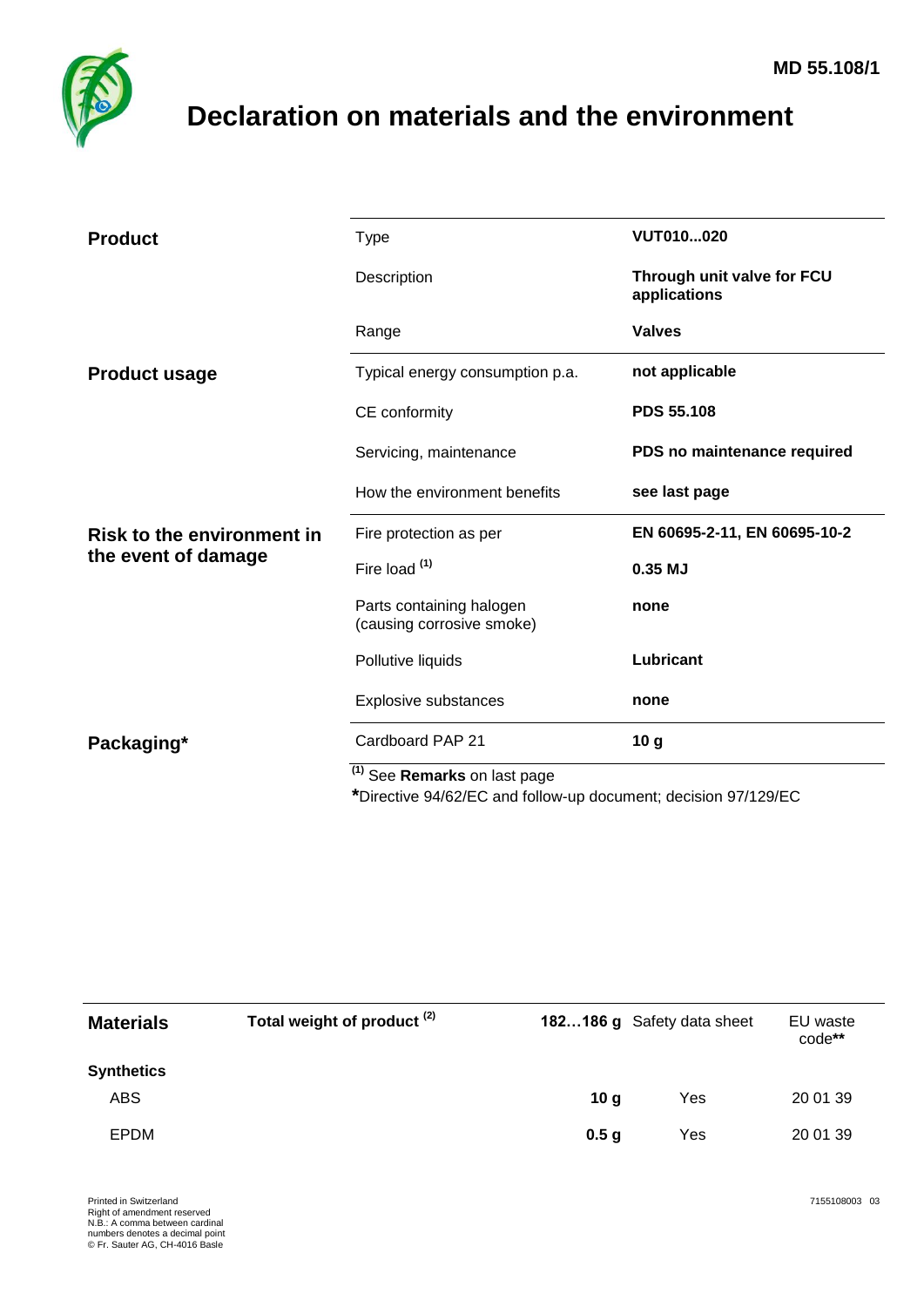## **MD [55.108/](#page-0-0)2**

| <b>Metal</b>              |                  |              |          |
|---------------------------|------------------|--------------|----------|
| Copper alloy              | 157252 g         | Not required | 20 01 40 |
| Steel                     | 1 <sub>g</sub>   |              | 20 01 40 |
|                           |                  |              |          |
| <b>Special components</b> |                  |              |          |
| Lubricant Shm             | 0.5 <sub>g</sub> | Yes          | 20 01 26 |
| N.B.:                     |                  |              |          |
|                           |                  |              |          |

Silicone content: none of the parts used contain any silicone.

**(2)** See **Remarks** on last page

**\*\***Directive 75/442/EEC and follow-up document; decision 2001/118/EC